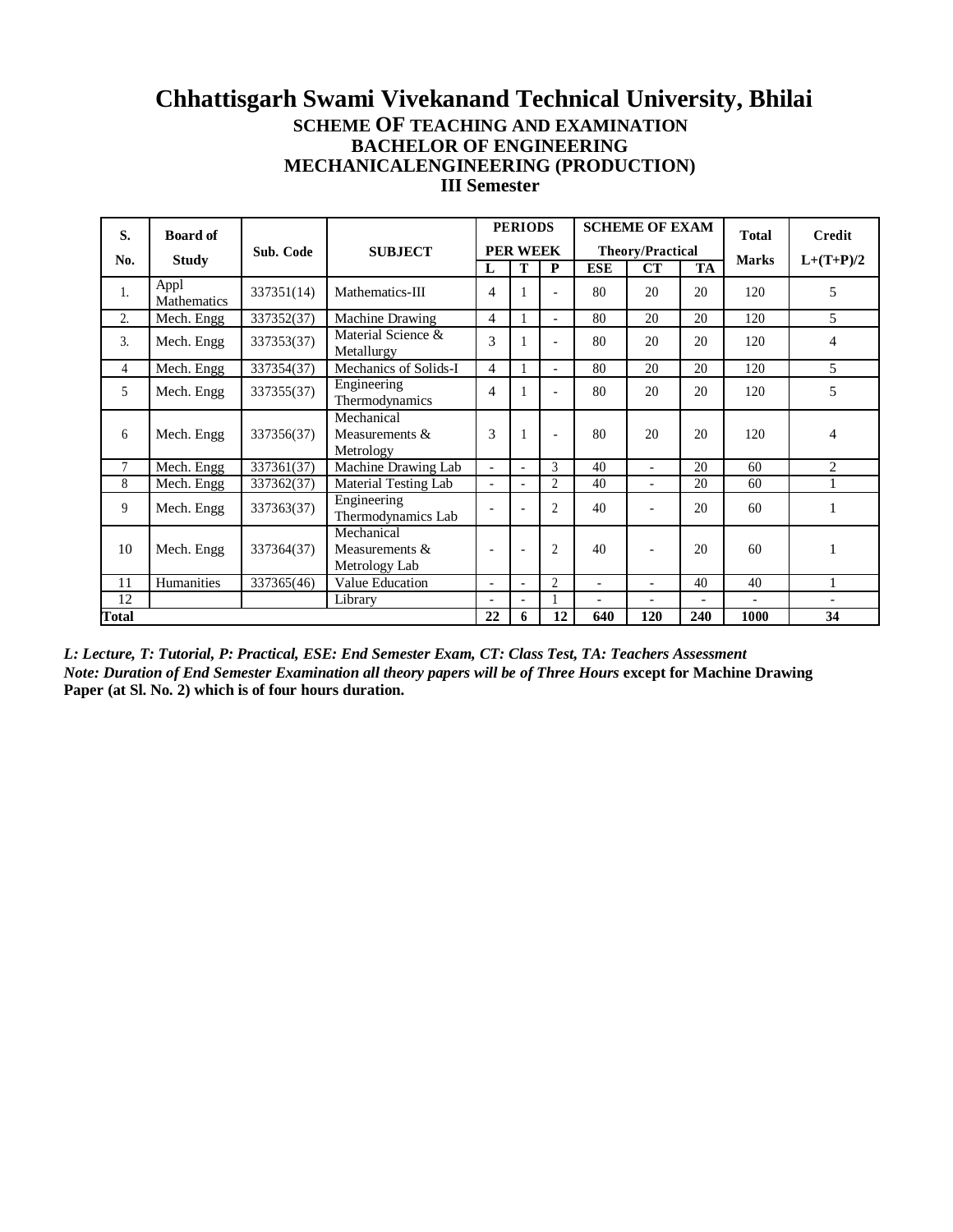**IV Semester**

| S.<br>No.       | <b>Board</b><br>of | Sub. Code  | <b>PERIODS PER</b><br><b>SUBJECT</b><br><b>WEEK</b>                       |                          |                          | <b>SCHEME</b><br><b>EXAM</b> | <b>Theory/Practical</b> | OF                       | <b>Total</b><br><b>Marks</b> | <b>Credit</b><br>$L+(T+P)/$ |                  |
|-----------------|--------------------|------------|---------------------------------------------------------------------------|--------------------------|--------------------------|------------------------------|-------------------------|--------------------------|------------------------------|-----------------------------|------------------|
|                 | <b>Study</b>       |            |                                                                           | L                        | T                        | $\mathbf P$                  | <b>ESE</b>              | CT                       | <b>TA</b>                    |                             | $\boldsymbol{2}$ |
| 1.              | Mech. Engg         | 337451(37) | <b>Fluid Mechanics</b>                                                    | 4                        | 1                        | ÷.                           | 80                      | 20                       | 20                           | 120                         | 5                |
| 2.              | Mech. Engg         | 381452(37) | Plant Layout and<br>Material Handling                                     | 4                        | 1                        |                              | 80                      | 20                       | 20                           | 120                         | 5                |
| 3.              | Mech. Engg         | 381453(37) | Welding technology                                                        | 4                        | 1                        |                              | 80                      | 20                       | 20                           | 120                         | 5                |
| $\overline{4}$  | Mech. Engg         | 337454(37) | Kinematics of<br>Machines                                                 | 4                        | 1                        | $\overline{a}$               | 80                      | 20                       | 20                           | 120                         | 5                |
| 5               | Mech. Engg         | 337455(37) | <b>Numerical Analysis</b><br>&<br>Computer<br>Programming (C<br>$&C_{++}$ | 4                        | 1                        | $\overline{\phantom{a}}$     | 80                      | 20                       | 20                           | 120                         | 5                |
| 6               | Mech. Engg         | 337456(37) | Manufacturing<br>Science-I                                                | 3                        | 1                        |                              | 80                      | 20                       | 20                           | 120                         | 4                |
| $\tau$          | Mech. Engg         | 337461(37) | mechanics<br>Fluid                                                        | $\overline{a}$           | $\sim$                   | $\mathfrak{D}$               | 40                      | $\overline{\phantom{a}}$ | 20                           | 60                          |                  |
| 8               | Mech. Engg         | 337462(37) | <b>Computer Aided</b><br>Drafting Lab                                     | $\overline{\phantom{a}}$ |                          | 2                            | 40                      |                          | 20                           | 60                          | 1                |
| 9               | Mech. Engg         | 337463(37) | Kinematics of<br>Mechanics Lab                                            | $\overline{\phantom{a}}$ | $\overline{\phantom{a}}$ | 2                            | 40                      | $\blacksquare$           | 20                           | 60                          |                  |
| $\overline{10}$ | Mech. Engg         | 337464(37) | <b>NACP</b> Lab                                                           | $\blacksquare$           |                          | $\overline{2}$               | 40                      |                          | 20                           | 60                          | 1                |
| 11              | <b>Humanities</b>  | 337465(46) | Health, Hygiene &<br>Yoga                                                 | $\overline{\phantom{a}}$ | $\overline{\phantom{a}}$ | 2                            | $\blacksquare$          | $\blacksquare$           | 40                           | 40                          |                  |
| 12              |                    |            | Library                                                                   | ÷.                       |                          |                              |                         |                          |                              |                             |                  |
| Total           |                    |            |                                                                           | 23                       | 6                        | 11                           | 640                     | 120                      | 240                          | 1000                        | 34               |

*L: Lecture, T: Tutorial, P: Practical, ESE: End Semester Exam, CT: Class Test, TA: Teachers* 

*Assessment Note (1): Duration of all theory papers will be of Three Hours.*

*Note (2): Industrial Training of six weeks is mandatory for B.E. students. It is to be completed in two parts. The first part will be in summer after*

*IV semester after which students have to submit a training report which will be evaluated by the college teachers during V Semester.*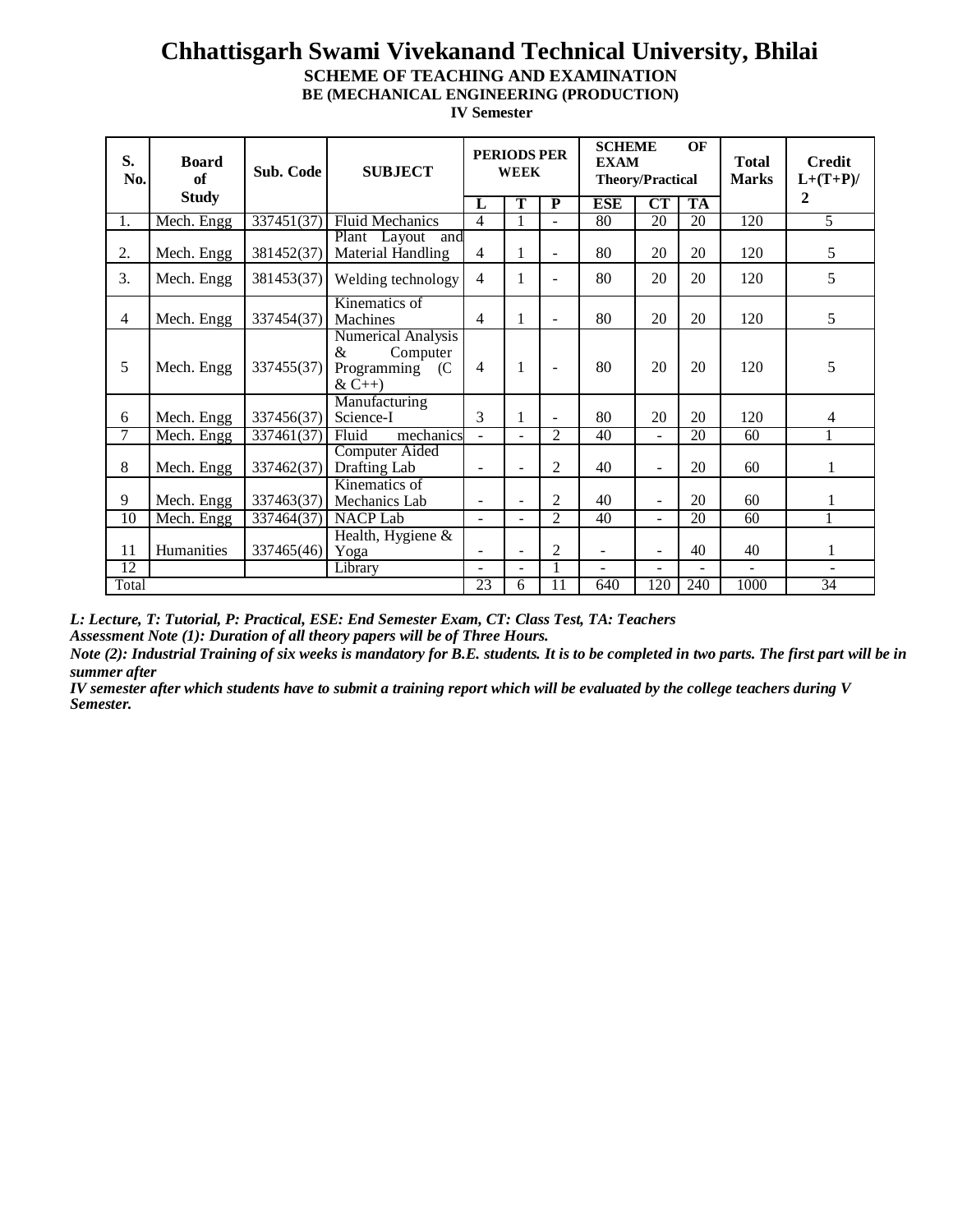#### **B.E. V SEMESTER**

| S.<br>N<br>$\mathbf{0}$ | <b>Board</b><br><b>of</b><br><b>Study</b> | Sub. Code  | <b>SUBJECT</b>                                         | <b>PERIODS</b><br><b>PER</b><br><b>WEEK</b> |                         | <b>SCHEME</b><br><b>EXAM</b><br><b>Theory/Practical</b> |                          | OF                       | <b>Total</b><br><b>Marks</b> | <b>Credit</b><br>$L+(T+P)/2$ |                |
|-------------------------|-------------------------------------------|------------|--------------------------------------------------------|---------------------------------------------|-------------------------|---------------------------------------------------------|--------------------------|--------------------------|------------------------------|------------------------------|----------------|
|                         |                                           |            |                                                        | L                                           | $\overline{\mathbf{T}}$ | $\mathbf{P}$                                            | <b>ESE</b>               | $\overline{\text{CT}}$   | <b>TA</b>                    |                              |                |
| 1.                      | Mech. Engg                                | 381551(37) | Design<br>of<br>Machine element                        | $\overline{4}$                              | 1                       | $\blacksquare$                                          | 80                       | 20                       | 20                           | 120                          | 5              |
| 2.                      | Mech. Engg                                | 381552(37) | Industrial<br>Management                               | 3                                           | 1                       | $\blacksquare$                                          | 80                       | 20                       | 20                           | 120                          | $\overline{4}$ |
| 3.                      | Mech. Engg                                | 381553(37) | Reliability Engg.                                      | $\overline{4}$                              | $\mathbf{1}$            | $\equiv$                                                | 80                       | 20                       | 20                           | 120                          | 5              |
| $\overline{4}$          | Mech. Engg                                | 381554(37) | Metal<br>Forming<br>Process                            | $\overline{4}$                              | 1                       | $\overline{a}$                                          | 80                       | 20                       | 20                           | 120                          | 5              |
| 5                       | Mech. Engg                                | 381555(37) | Manufacturing<br>Science - II                          | 3                                           | $\mathbf{1}$            | $\blacksquare$                                          | 80                       | 20                       | 20                           | 120                          | $\overline{4}$ |
| 6                       | Mech. Engg                                | 381556(37) | Operation<br>Research                                  | $\overline{4}$                              | 1                       | $\blacksquare$                                          | 80                       | 20                       | 20                           | 120                          | 5              |
| $\overline{7}$          | Mech. Engg                                | 381561(37) | Design<br>of<br>Machine<br>element<br>Lab              | $\overline{\phantom{a}}$                    | $\overline{a}$          | $\overline{2}$                                          | 40                       | $\overline{\phantom{0}}$ | 20                           | 60                           | 1              |
| 8                       | Mech. Engg                                | 381562(37) | Manufacturing<br>Science Lab                           |                                             | $\overline{a}$          | $\overline{2}$                                          | 40                       | $\overline{\phantom{0}}$ | 20                           | 60                           | 1              |
| 9                       | Mech. Engg                                | 381563(37) | Operation<br>Research Lab                              | $\overline{a}$                              | $\overline{a}$          | $\overline{2}$                                          | 40                       | $\overline{\phantom{0}}$ | 20                           | 60                           | $\mathbf{1}$   |
| 10                      | Mech. Engg                                | 381564(37) | Metal<br>Forming<br>Process Lab                        |                                             |                         | $\overline{2}$                                          | 40                       | $\overline{\phantom{0}}$ | 20                           | 60                           | 1              |
| 11                      | Humanities                                | 381565(46) | Personality<br>Development                             |                                             |                         | $\overline{2}$                                          | L,                       | $\overline{\phantom{a}}$ | 20                           | 20                           | 1              |
| 12                      | Mech. Engg                                | 381566(37) | $\star$<br>Practical<br>Training<br>Evaluation/Library |                                             | $\overline{a}$          | $\overline{2}$                                          | $\overline{\phantom{m}}$ | $\overline{\phantom{a}}$ | 20                           | 20                           | 1              |
|                         | Total                                     |            |                                                        | 22                                          | 6                       | 12                                                      | 640                      | 12<br>$\boldsymbol{0}$   | 24<br>$\boldsymbol{0}$       | 1000                         | 34             |

L – Lecturer T – Tutorial,<br>P – Practical, ESE – End Se

P – Practical, ESE – End Semester Exam, CT – Class Test

TA – Teacher's Assessment

\*To be completed after IV sem. and before the commencement of V Sem.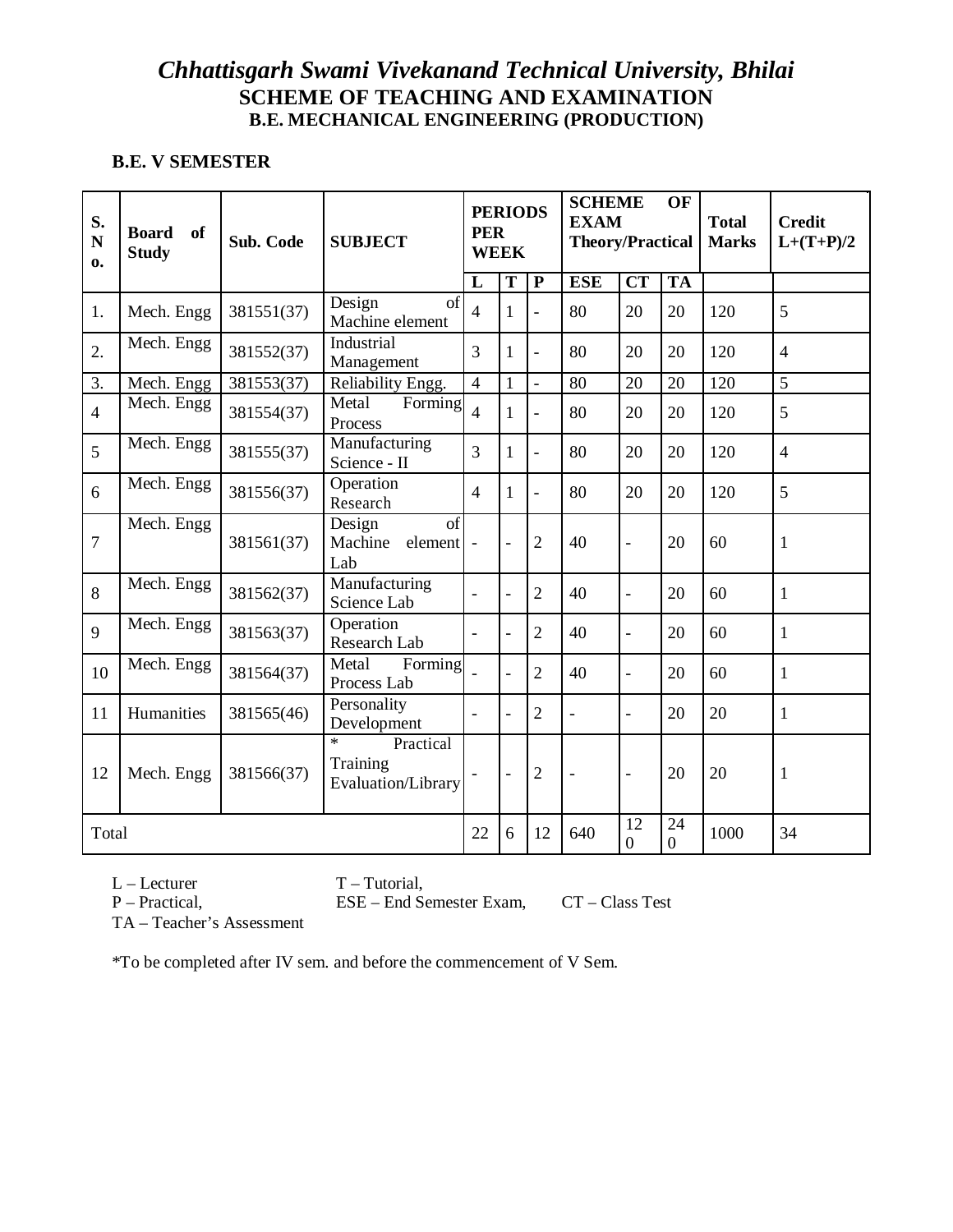#### **B.E. VI SEMESTER**

| S.              | <b>Board of</b> | Sub. Code  | <b>SUBJECT</b>                                |                          | <b>PERIODS</b><br><b>PER WEEK</b> |                          |                         | <b>SCHEME OF</b><br><b>EXAM</b> |                | <b>Total</b>             | <b>Credit</b>  |
|-----------------|-----------------|------------|-----------------------------------------------|--------------------------|-----------------------------------|--------------------------|-------------------------|---------------------------------|----------------|--------------------------|----------------|
| No.             | <b>Study</b>    |            |                                               |                          |                                   |                          | <b>Theory/Practical</b> |                                 |                | <b>Marks</b>             | $L+(T+P)/2$    |
|                 |                 |            |                                               | L                        | $\overline{\text{T}}$             | ${\bf P}$                | <b>ESE</b>              | $\overline{\text{CT}}$          | <b>TA</b>      |                          |                |
| 1.              | Mech. Engg      | 381651(37) | Principle of<br>Metal<br>Cutting              | 4                        | 1                                 | $\overline{a}$           | 80                      | 20                              | 20             | 120                      | 5              |
| 2.              | Mech. Engg      | 381652(37) | Estimation<br>and Costing                     | $\overline{4}$           | 1                                 | $\overline{a}$           | 80                      | 20                              | 20             | 120                      | 5              |
| 3.              | Mech. Engg      | 381653(37) | Total<br>Quality<br>System $&$<br>Engineering | $\overline{4}$           | $\mathbf{1}$                      | $\frac{1}{2}$            | 80                      | 20                              | 20             | 120                      | 5              |
| $\overline{4}$  | Mech. Engg      | 337655(37) | Production<br>Management                      | $\overline{4}$           | 1                                 | $\overline{\phantom{0}}$ | 80                      | 20                              | 20             | 120                      | 5              |
| 5               | Mech. Engg      | 381654(37) | Work<br>System<br>Design                      | 3                        | 1                                 | $\frac{1}{2}$            | 80                      | 20                              | 20             | 120                      | $\overline{4}$ |
| 6               | Refer Table -1  |            | Professional<br>Elective-I                    | $\overline{4}$           | $\mathbf{1}$                      | $\overline{a}$           | 80                      | 20                              | 20             | 120                      | 5              |
| 7               | Mech. Engg      | 381661(37) | Principle of<br>Metal<br><b>Cutting Lab</b>   |                          |                                   | $\overline{2}$           | 40                      | $\overline{a}$                  | 20             | 60                       | $\mathbf{1}$   |
| 8               | Mech. Engg      | 381662(37) | Quality<br>Control Lab                        | $\overline{a}$           | $\overline{\phantom{0}}$          | $\overline{2}$           | 40                      | $\overline{a}$                  | 20             | 60                       | 1              |
| 9               | Mech. Engg      | 381663(37) | Work<br>System Lab                            |                          | $\overline{a}$                    | $\overline{2}$           | 40                      | $\overline{a}$                  | 20             | 60                       | $\mathbf{1}$   |
| 10              | Mech. Engg      | 381664(37) | Production<br>Management<br>Lab               |                          |                                   | $\overline{2}$           | 40                      |                                 | 20             | 60                       | $\mathbf{1}$   |
| 11              | Management      | 381665(76) | Managerial<br><b>Skills</b>                   |                          | $\overline{a}$                    | $\overline{2}$           | 40                      |                                 | 40             | 40                       | $\mathbf{1}$   |
| $\overline{12}$ |                 |            | Library                                       | $\overline{\phantom{a}}$ | $\overline{a}$                    | $\mathbf{1}$             | $\overline{a}$          | $\overline{a}$                  | $\overline{a}$ | $\overline{\phantom{a}}$ | $\blacksquare$ |
|                 |                 |            | Total                                         | 23                       | 6                                 | 11                       | 640                     | 120                             | 240            | 1000                     | 34             |

 $L -$ Lecturer  $T -$ Tutorial,

P – Practical, ESE – End Semester Exam, CT – Class Test

TA – Teacher's Assessment

Note: Industrial Training of twelve weeks is mandatory for B.E. students. It is to be completed in two equal parts. The first part must have been completed in summer after  $4^{th}$  sem. The  $2^{nd}$  part to be completed to be during summer after six sem. After which students have to submit a training report which will be evaluated by college teachers during BE-VII sem.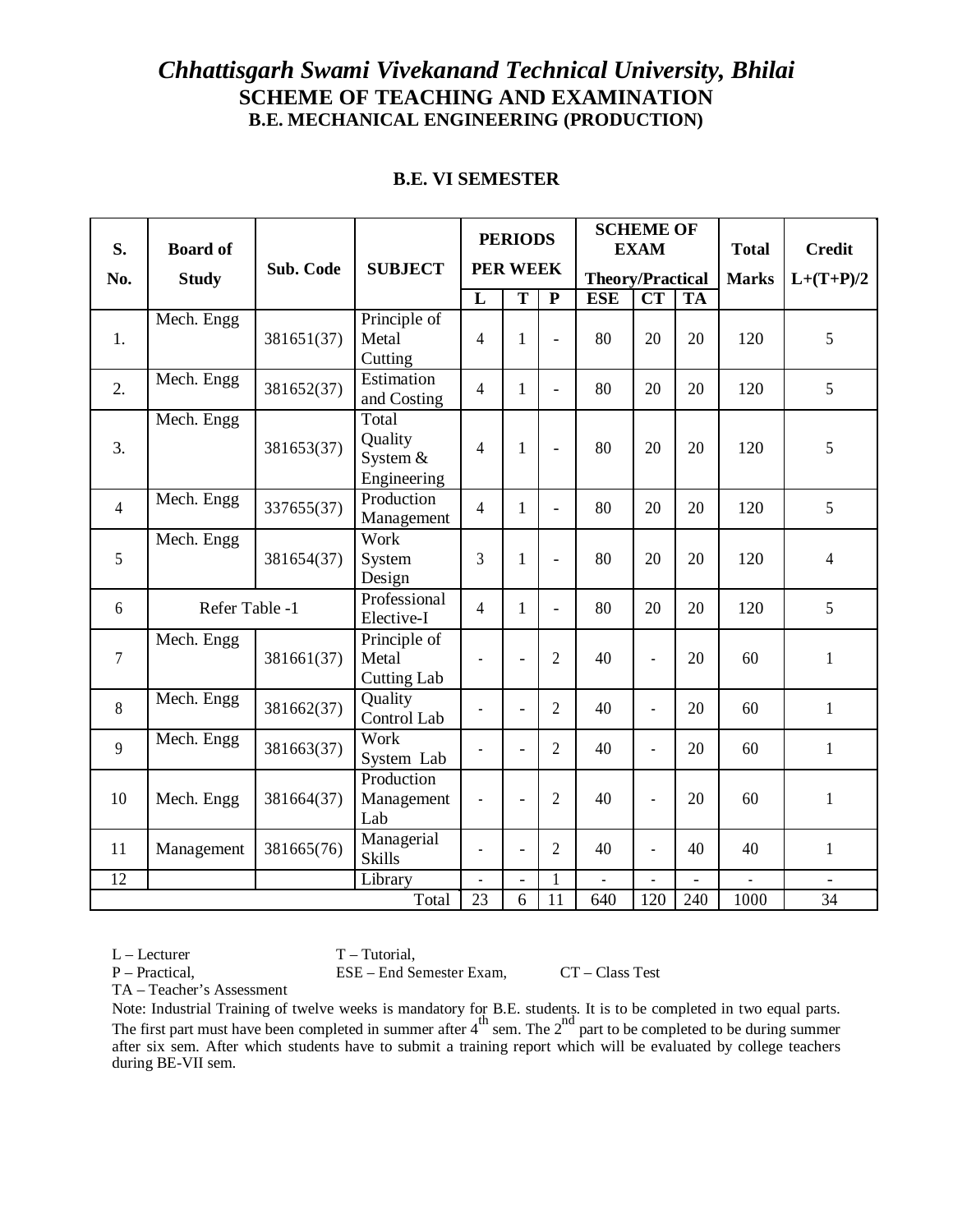Table – 1 Professional Elective – I

| S.N. | Board of study | Subject Code | Subject                               |
|------|----------------|--------------|---------------------------------------|
|      | Mechanical     | 337671(37)   | <b>Industrial Hydraulics</b>          |
|      | Mechanical     | 381672(37)   | Control Engineering                   |
|      | Mechanical     | 337673(37)   | <b>Engineering Economics</b>          |
|      | Mechanical     | 381674(37)   | <b>Resource Management Techniques</b> |
|      | Mechanical     | 381675(37)   | <b>Instrumentation and Control</b>    |
| 6    | Mechanical     | 381676(37)   | Tribology                             |
|      | Mechanical     | 381677(37)   | Surface Engineering                   |

Note: (1)  $1/4^{\text{th}}$  of total strength of students subject to minimum of 20 students is required to offer and elective in the college in a particular academic session.

Note: (2) Choice of elective course once made for an examination cannot be changed in future examinations.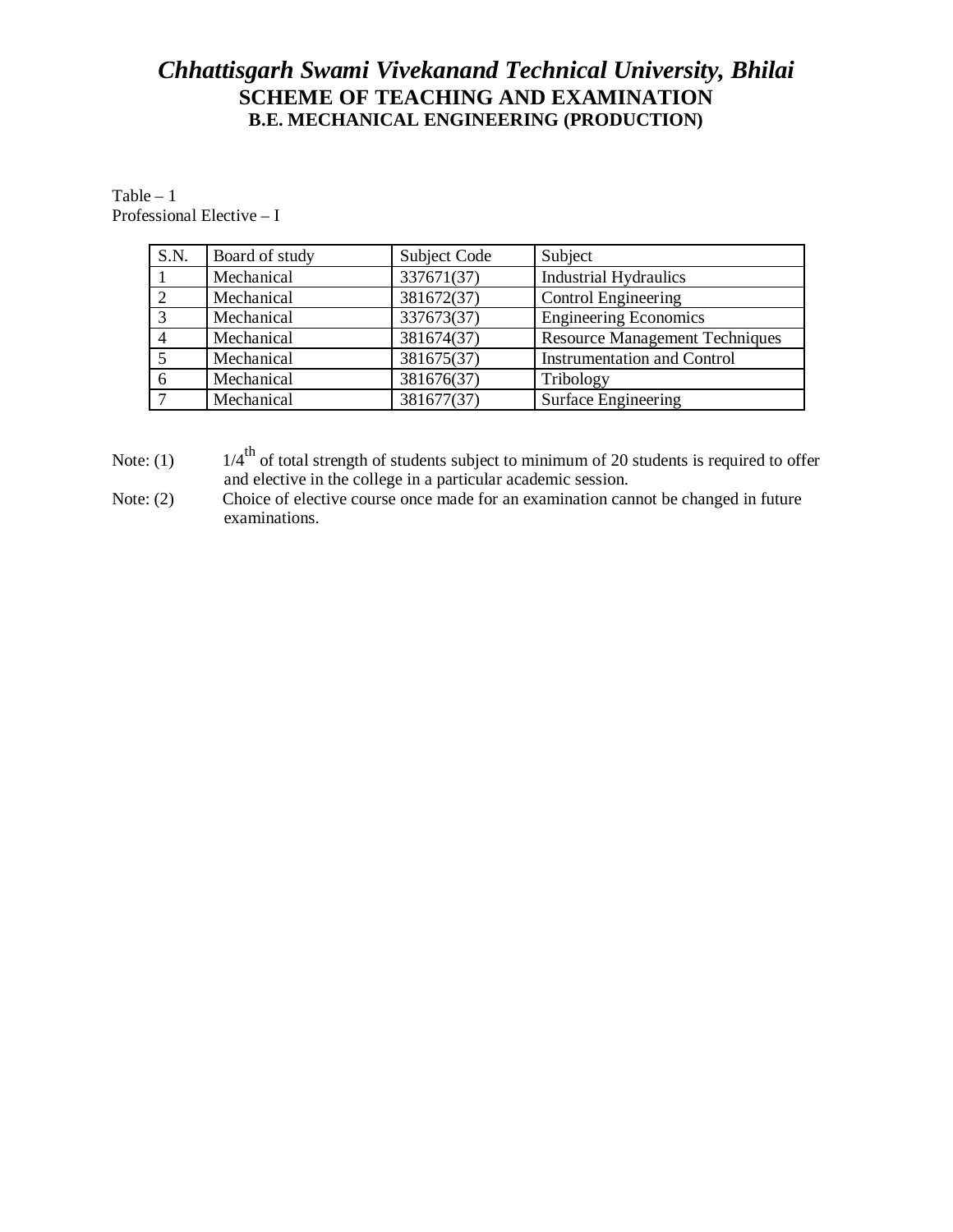#### **B.E. VII SEMESTER**

| S.<br>No.      | <b>Board of Study</b> | Sub. Code  | <b>SUBJECT</b>                                             |                          | <b>PERIODS</b><br><b>PER WEEK</b> |                         | <b>SCHEME</b><br><b>EXAM</b><br><b>Theory/Practical</b> |                          | OF        | <b>Total</b><br><b>Marks</b> | <b>Credit</b><br>$L+(T+P)/2$ |
|----------------|-----------------------|------------|------------------------------------------------------------|--------------------------|-----------------------------------|-------------------------|---------------------------------------------------------|--------------------------|-----------|------------------------------|------------------------------|
|                |                       |            |                                                            | $\overline{\mathbf{L}}$  | $\overline{\mathbf{T}}$           | $\overline{\mathbf{P}}$ | <b>ESE</b>                                              | $\overline{\text{CT}}$   | <b>TA</b> |                              |                              |
| 1.             | Mech. Engg            | 337731(37) | Automobile<br>Engineering                                  | 3                        | 1                                 | $\overline{a}$          | 80                                                      | 20                       | 20        | 120                          | $\overline{4}$               |
| 2.             | Mech. Engg            | 337734(37) | Tool<br>Machine<br>Technology                              | $\overline{4}$           | $\mathbf{1}$                      | $\overline{a}$          | 80                                                      | 20                       | 20        | 120                          | 5                            |
| 3.             | Mech. Engg            | 337733(37) | Aided<br>Computer<br>Design<br>&<br>Manufacturing          | $\overline{4}$           | $\mathbf{1}$                      | $\overline{a}$          | 80                                                      | 20                       | 20        | 120                          | 5                            |
| $\overline{4}$ | Mech. Engg            | 381732(37) | Production<br>Planning & Control                           | $\overline{4}$           | $\mathbf{1}$                      | $\overline{a}$          | 80                                                      | 20                       | 20        | 120                          | 5                            |
| 5              | Refer Table - II      |            | Professional<br>Elective-II                                | $\overline{\mathcal{L}}$ | $\mathbf{1}$                      | $\overline{a}$          | 80                                                      | 20                       | 20        | 120                          | 5                            |
| 6              | Mech. Engg            | 381761(37) | Automobile<br>Engineering Lab                              | $\overline{a}$           | $\overline{a}$                    | 3                       | 40                                                      | L,                       | 20        | 60                           | $\overline{2}$               |
| 7              | Mech. Engg            | 381762(37) | Production<br>Planning & Control<br>Lab                    |                          | $\sim$                            | 3                       | 40                                                      | $\overline{\phantom{a}}$ | 20        | 60                           | $\mathfrak{2}$               |
| 8              | Mech. Engg            | 381763(37) | Aided<br>Computer<br>Design<br>and<br>Manufacturing Lab    |                          | $\overline{a}$                    | 3                       | 40                                                      | $\overline{\phantom{a}}$ | 20        | 60                           | $\overline{2}$               |
| 9              | Mech. Engg            | 381764(37) | Minor Project                                              | $\blacksquare$           | $\overline{\phantom{a}}$          | 3                       | 100                                                     | ÷,                       | 40        | 140                          | $\overline{2}$               |
| 10             | Management            | 381765(76) | $\alpha$<br>Innovative<br>Entrepreneurial<br><b>Skills</b> | $\overline{\phantom{a}}$ | $\overline{a}$                    | $\overline{2}$          | L,                                                      | L,                       | 40        | 40                           | 1                            |
| 11             | Mech. Engg            | 381766(37) | $**$<br>Practical<br>Training<br>Evolution/Library         | $\overline{\phantom{a}}$ | $\sim$                            | 1                       |                                                         | L,                       | 40        | 40                           | 1                            |
|                | Total                 |            |                                                            |                          |                                   | 15                      | 620                                                     | 100                      | 280       | 1000                         | 34                           |
|                | $L$ – Lecturer        |            | $T - Tutorial,$                                            |                          |                                   |                         |                                                         |                          |           |                              |                              |

P – Practical, ESE – End Semester Exam, CT – Class Test

TA – Teacher's Assessment

\*\*To be completed after VI sem. and before the commencement of VII Sem.

Table – II

Professional Elective - II

| <b>S.No.</b> | <b>Board of study</b> | <b>Subject Code</b> | <b>Subject</b>                       |
|--------------|-----------------------|---------------------|--------------------------------------|
|              | Mechanical            | 381741 (37)         | Non Destructive Testing Methods      |
|              | Mechanical            | 381742 (37)         | <b>Material Management</b>           |
|              | Mechanical            | 381743 (37)         | <b>Flexible Manufacturing System</b> |
|              | Mechanical            | 381744 (37)         | <b>Machine Vision</b>                |
|              | Mechanical            | 337745 (37)         | Numerical Control of Machine Tool    |
|              | Mechanical            | 381746 (37)         | Management Information System        |
|              | Mechanical            | 381747 (37)         | <b>Advanced Foundry Technology</b>   |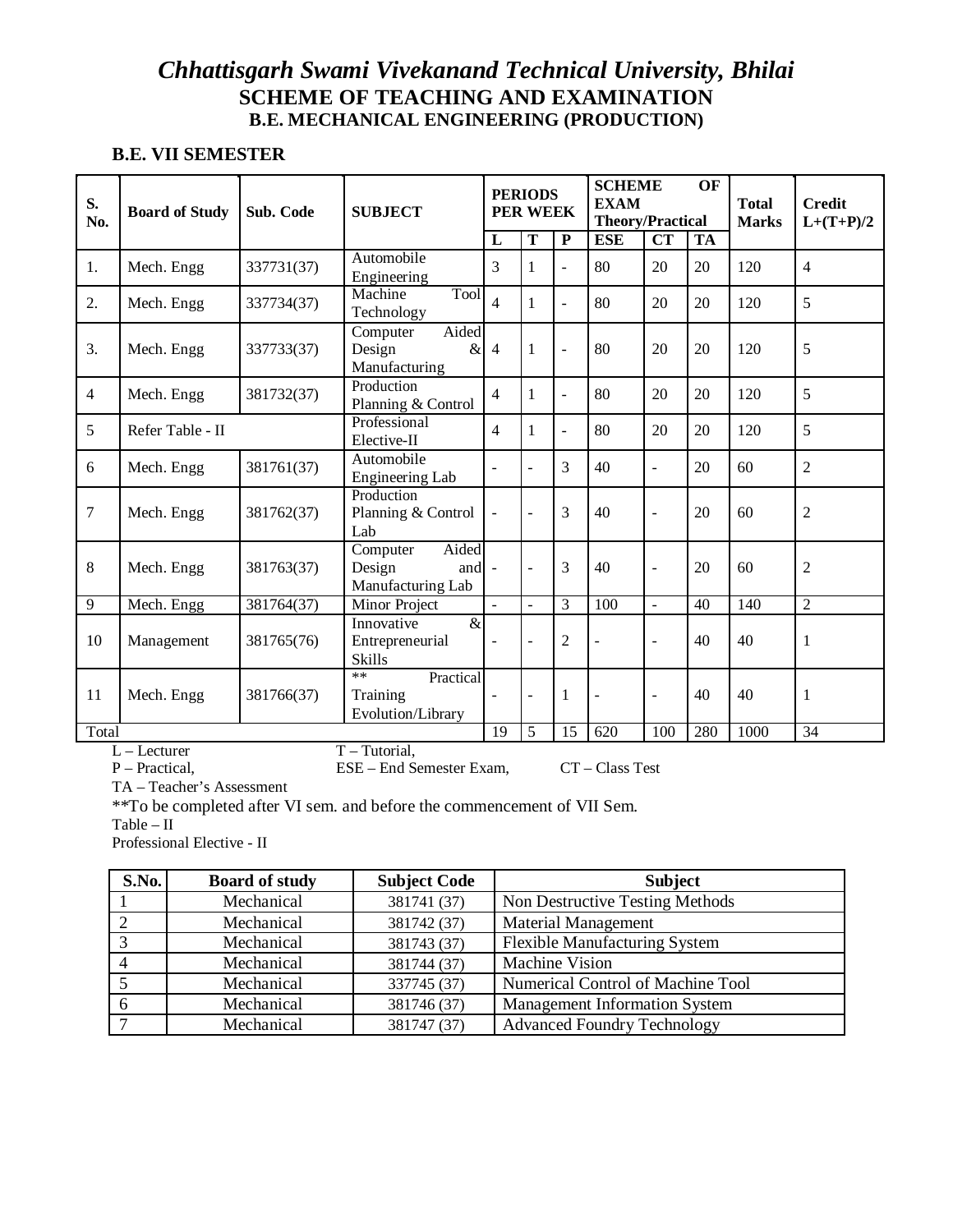### **B.E. VIII SEMESTER**

| S.<br>No.      | <b>of</b><br><b>Board</b><br><b>Study</b> | Sub. Code  | <b>SUBJECT</b>                                          | <b>PERIODS</b><br><b>PER</b><br><b>WEEK</b> |                          | <b>SCHEME</b><br><b>OF</b><br><b>EXAM</b><br><b>Theory/Practical</b> |                |                          | <b>Total</b><br><b>Marks</b> | <b>Credit</b><br>$L+(T+P/2)$ |              |
|----------------|-------------------------------------------|------------|---------------------------------------------------------|---------------------------------------------|--------------------------|----------------------------------------------------------------------|----------------|--------------------------|------------------------------|------------------------------|--------------|
|                |                                           |            |                                                         | L                                           | T                        | P                                                                    | <b>ESE</b>     | CT                       | <b>TA</b>                    |                              |              |
| 1.             | Mech. Engg                                | 381831(37) | Robotics                                                | $\overline{4}$                              | 1                        | $\overline{a}$                                                       | 80             | 20                       | 20                           | 120                          | 5            |
| 2.             | Mech. Engg                                | 381832(37) | Industrial<br>Automation                                | $\overline{4}$                              | 1                        | $\overline{\phantom{0}}$                                             | 80             | 20                       | 20                           | 120                          | 5            |
| 3.             | Mech. Engg                                | 381833(37) | Rapid<br>Prototyping                                    | $\overline{4}$                              | 1                        | $\overline{\phantom{a}}$                                             | 80             | 20                       | 20                           | 120                          | 5            |
| 4              | Refer Table - III                         |            | Professional<br>Elective-III                            | $\overline{4}$                              | $\mathbf{1}$             | $\overline{\phantom{a}}$                                             | 80             | 20                       | 20                           | 120                          | 5            |
| 5              | Refer Table - IV                          |            | Elective-<br>Open<br>IV                                 | $\overline{\mathcal{L}}$                    | 1                        | $\overline{a}$                                                       | 80             | 20                       | 20                           | 120                          | 5            |
| 6              | Mech. Engg                                | 381861(37) | Robotics Lab                                            | $\blacksquare$                              | $\overline{\phantom{a}}$ | $\overline{2}$                                                       | 40             | $\overline{\phantom{0}}$ | 20                           | 60                           | $\mathbf{1}$ |
| $\overline{7}$ | Mech. Engg                                | 381862(37) | Industrial<br>Lab<br>automation                         |                                             |                          | $\overline{2}$                                                       | 40             |                          | 20                           | 60                           | $\mathbf{1}$ |
| 8              | Mech. Engg                                | 381863(37) | Aided<br>Computer<br>Simulation<br>$\&$<br>Analysis Lab |                                             |                          | $\overline{2}$                                                       | 40             |                          | 20                           | 60                           | $\mathbf{1}$ |
| 9              | Mech. Engg                                | 381864(37) | Major Project                                           | $\blacksquare$                              |                          | 6                                                                    | 100            | $\overline{a}$           | 80                           | 180                          | 3            |
| 10             | Mech. Engg                                | 381865(37) | Writing<br>Report<br>& Seminar                          |                                             | $\overline{a}$           | $\overline{2}$                                                       | ٠              |                          | 40                           | 40                           | $\mathbf{1}$ |
| 11             | Library                                   |            | $\blacksquare$                                          |                                             | $\mathbf{1}$             | L,                                                                   | $\overline{a}$ | $\blacksquare$           | $\overline{a}$               |                              |              |
| Total          |                                           |            |                                                         | 20                                          | 5                        | 15                                                                   | 620            | 100                      | 280                          | 1000                         | 32           |

L – Lecturer T – Tutorial,<br>P – Practical, ESE – End Se

TA – Teacher's Assessment

Table – III

Professional Elective - III

|    | S.No. Board of study | <b>Subject Code</b> | Subject                        |
|----|----------------------|---------------------|--------------------------------|
|    | Mechanical           | 337841(37)          | Mechatronics                   |
|    | Mechanical           | 337844(37)          | Precision Engineering          |
|    | Mechanical           | 337843(37)          | <b>Optimization Techniques</b> |
|    | Mechanical           | 337845(37)          | <b>Agile Manufacturing</b>     |
|    | Mechanical           | 337846(37)          | <b>Industrial Packaging</b>    |
| -6 | Mechanical           | 337842(37)          | Vibration and Noise control    |
|    | Mechanical           | 337847(37)          | Maintenance Management         |

ESE – End Semester Exam, CT – Class Test